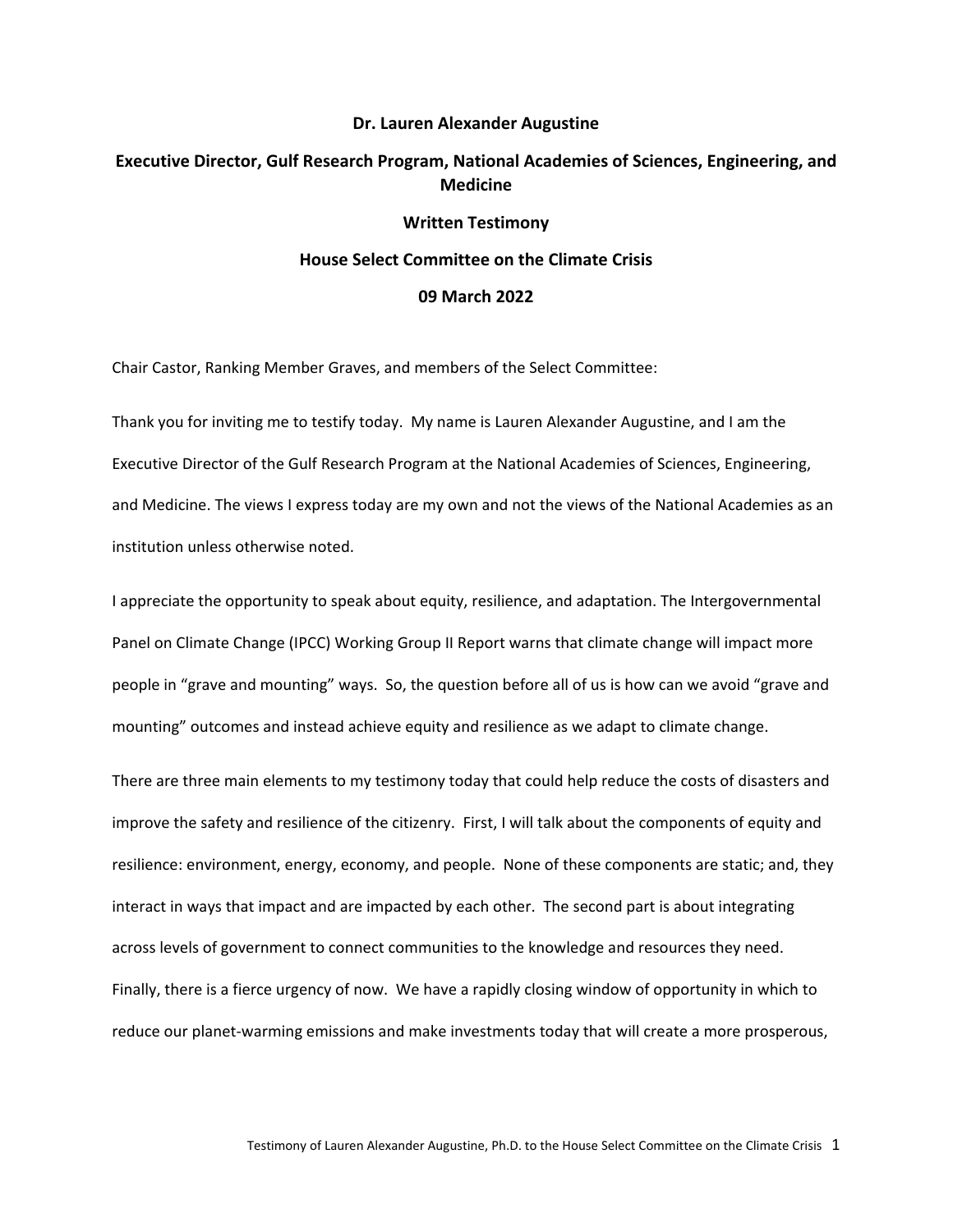healthy, and equitable future for all Americans. Now is a once-in-a-generation opportunity to bend the arc towards equity and resilience.

### **ELEMENTS OF EQUITY AND RESILIENCE**

*An effective and equitable resilience strategy will require managing environmental, economic and demographic risks.*

The environment and climate, our economy, and where and how our populations live are basic elements that determine to what extent our communities will be equitable, adaptive, and resilient.

On **environment and climate transitions**: the scientific evidence is unequivocal that climate change is a threat to human well-being and planetary health. The IPCC Working Group II Report on Impacts, Adaptation and Vulnerability is clear and dire in its predictions as to how climate change will be seen and felt. It is the latest in a series of reports from scientific experts and academies around the world about the impacts climate change will bring. We can already see some of these changes. In 2017, the US saw its costliest hurricane season, pushing 2005—the infamous year with Hurricanes Katrina, Rita, and Wilma—to the second most costly; 2021 was the third costliest. In 2017, Hurricanes Harvey, Irma, and Maria and the California wildfires affected 47 million people, some 15% of the US population (Hill, 2021), and those three hurricanes rank in the top 5 costliest hurricanes in the United States history (NOAA, 2022).

Climate change means that we can expect to see a rise in the number of billion-dollar disasters, as well as the likelihood of modest or even smaller events occurring in rapid sequence, the aggregate of which can create more damage, costs, and trauma than a single large event. Compounding and sequential disasters will look like the 2020 hurricane season, the most active Atlantic hurricane season ever in the United States. In that season, a record 11 hurricanes made landfall in the United States; a record five (5) named storms made landfall in the Gulf of Mexico states; and ten storms underwent rapid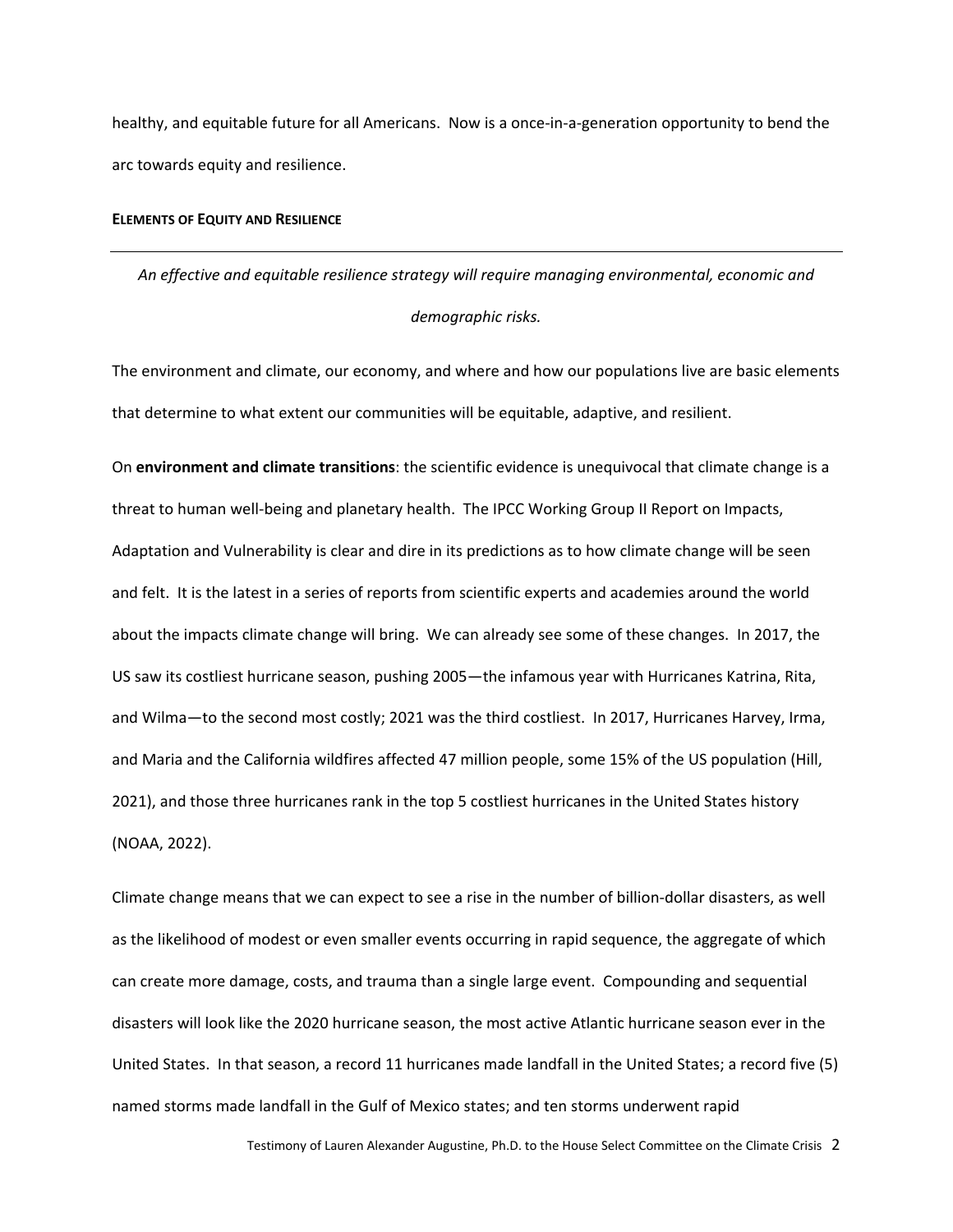intensification, a process that requires extremely warm water (near or above 30 °C, 86 °F). Climate change also led to several anomalous events in 2021, like the hurricane-force winds in April that capsized the Seacor Power lift boat and killed 13 people; deadly tornadoes in December that killed 100 people in Kentucky; and Hurricane Ida—which devastated Grand Isle, Louisiana—claimed 75 lives along its five-day path to Philadelphia and New York City where it resulted in deadly flooding.

These are some of the dramatic events, the ones that capture national attention and make headlines. There are also gradual environmental changes in the form of sea-level rise, incremental increases in "nuisance flooding," coastal land loss, land subsidence, heat waves, and, of course, the slow march of drought. Combined with aging and deteriorating infrastructure, it is easy to understand the dire warnings in the IPCC Working Group II Report cautioning that some areas will become "uninhabitable."

On **economic transitions**: thanks to COVID-19, we all have a new sense of how quickly societal fortunes can shift and what a "new normal" can look like. One thing remains true: a healthy economic base is one of the capitals of community resilience. In a primary driver of our economy, the energy sector, key transitions are underway. These include a shift from oil and gas production to exportation driven by high domestic onshore production; a dramatic decline in production of both oil and gas in shallow waters of the Gulf of Mexico since 1996; a significant increase in the production of oil in deeper waters in the same time;<sup>[1](#page-2-0)</sup> and a transition to clean energy in electricity generation and transportation. These transitions will manifest in how and where we travel, and what the future workforce needs could be. For example, major multinational energy companies, such as BP, Shell and Total, have recently made commitments to achieve net-zero in their internal emissions around mid-century and are shifting their core businesses towards a more balanced portfolio that includes renewable sources.

<span id="page-2-0"></span><sup>1</sup> Burgess, G.L., K.K. Cross and E.G. Kazanis. 2020. *Estimated Oil and Gas Reserves Gulf of Mexico OCS Region, December 31, 2018*. Bureau of Ocean Energy Management, New Orleans, LA.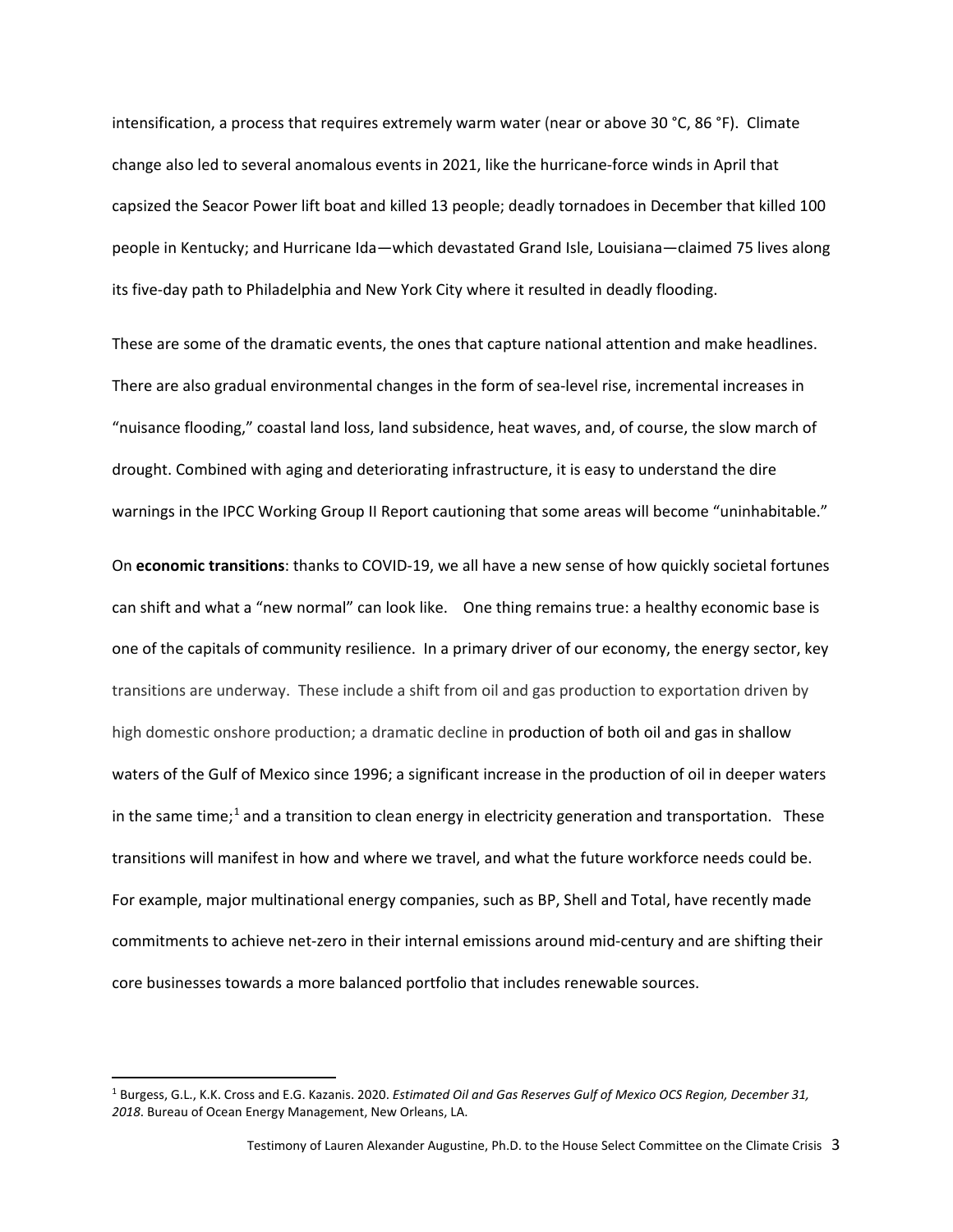In 2019, 99.3% of the oil and 99.5% of the natural gas produced in the US offshore was from the Gulf of Mexico, $^2$  $^2$  and the region's energy dominance will continue for the near future. Even still, major hydrocarbon-producing states like Louisiana and Texas are beginning to plan for a future with substantially less greenhouse gas emissions and less economic dependence on fossil fuels. In fact, Louisiana published its first Climate Action Plan this year that outlines major strides to achieve net-zero greenhouse gas emissions for the entire state economy (Climate Initiatives Task Force, 2022). It is clear that changes in these and in other sectors will continue. The challenge is to ensure these changes occur in ways that allow our economic bases to remain robust—even dominant—as a foundation to resilience will require.

On **population transitions**: Where communities are located, how land is used and developed, and population density and demographics all affect how extreme weather impacts people. Disasters do not discriminate, but low-income populations, racial and ethnic minorities, the elderly, renters, non-native English speakers, children, and those with mobility challenges are disproportionately affected (NASEM 2019). Climate change is a threat- and a risk-multiplier. In other words, disasters magnify the inequities that exist in societies such that those who are already at a disadvantage see their disadvantages compound when disasters strike. Population density drives much of the impact, losses, and costs of climate change, which is why urban areas have the deepest pockets of vulnerability due to the high concentrations of people exposed to a single event. More than 82% of the US population lives in urban areas today, reflecting a gradual but steady increase from the 7[3](#page-3-1)% urban population 20 years ago<sup>3</sup>. Nearly 100 million Americans live in coastal areas (including coasts of the Gulf and Great Lakes), and 60 million of those people live in the areas most vulnerable to hurricanes (US Census, 2019). Development

<span id="page-3-1"></span><span id="page-3-0"></span><sup>&</sup>lt;sup>2</sup> U.S. Energy Information Agency. [www.eia.gov/dnav/pet/pet\\_crd\\_crpdn\\_adc\\_mbbl\\_m.htm](http://www.eia.gov/dnav/pet/pet_crd_crpdn_adc_mbbl_m.htm) Aaron O'Neill.<https://www.statista.com/statistics/269967/urbanization-in-the-united-states/> February 2, 2022 <sup>3</sup> Aaron O'Neill. <https://www.statista.com/statistics/269967/urbanization-in-the-united-states/> 02 February 2022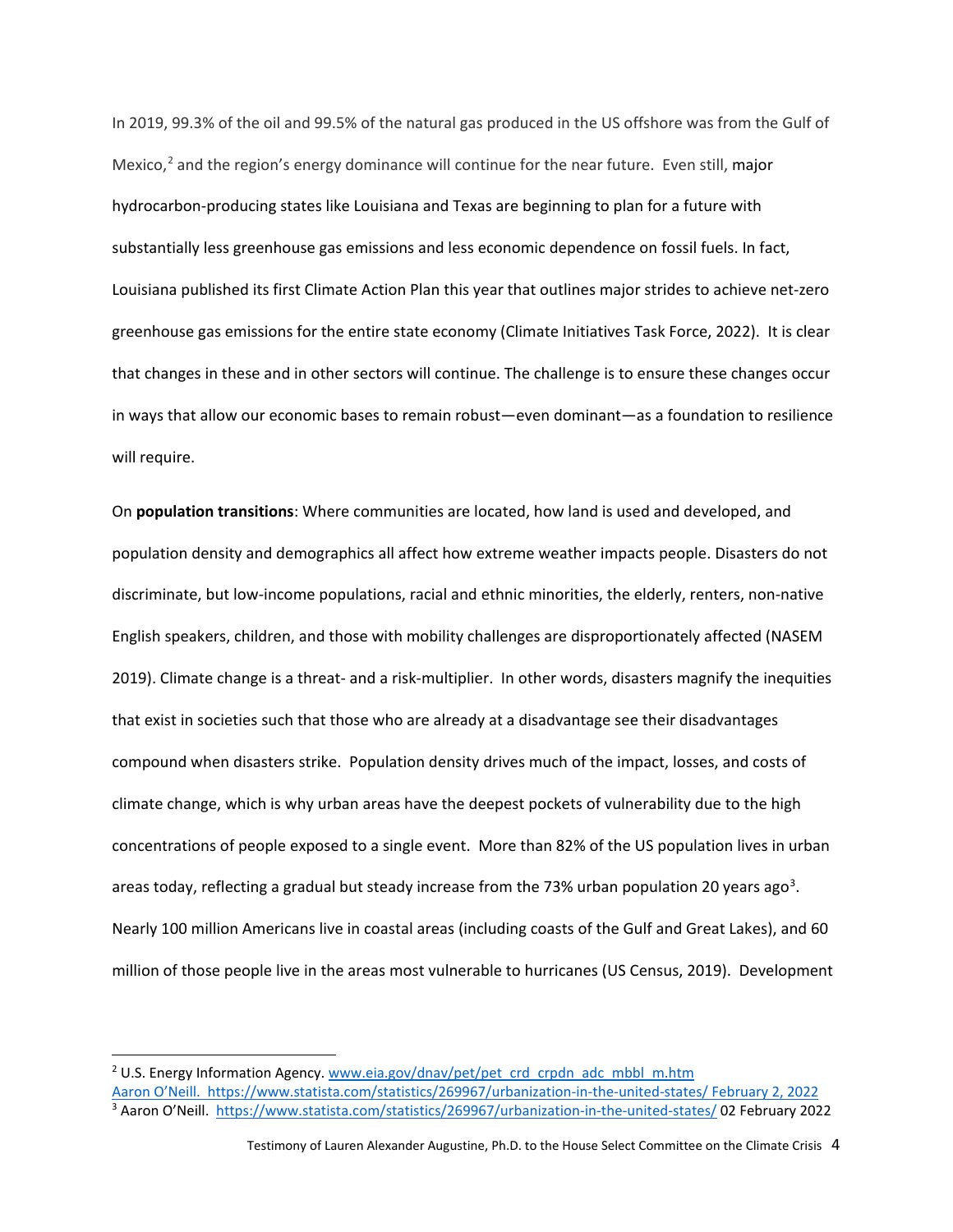patterns, impervious surfaces, and building materials—these all influence whether our built environment will help us or hurt us when the weather turns extreme in terms of flooding, heat, and wind. In short, the ways and places in which we live are likely to continue to impact and be impacted by our changing environment (NOAA, 2021).

Thus, the mix of people, economy, and the environment shape the changes coming our way. At the Gulf Research Program, we seek to find balance and alignment across the diverse priorities and challenges of the environment, energy, and the people of the Gulf Region under conditions of change and uncertainty. The five states around the Gulf of Mexico—Texas, Louisiana, Mississippi, Alabama, and Florida—account for more than 60% of the federal disaster relief fund expenditures. If we can find a workable balance in this region across energy, the economy, the environment, and people, this region could serve as a model for other parts of the country.

#### **RESILIENCE IS LIKE A ZIPPER**

## *An integrating approach that works across levels of government to connect communities to the knowledge and resources they need is essential.*

Resilience is many things: a spring (physics), a curve (Madni et al, 2020), even a set of community assets (NASEM 2019). I think of resilience like a zipper: there are many dimensions and pieces to it (the teeth) that when undone do not do anyone much good. But together, it connects distant ends with lots of steps and pieces in between them into something useful, strong, and protective.

One end of this zipper is the officials and communities at the local level and the other end is the national guidance and federal resources. Resilience emerges in the connecting of these ends when local communities are able to harness support from all levels of government—under a mix of policies and practices—to plan and prepare for, absorb, respond to, and recover from disasters and adapt to new conditions (NASEM 2012). The Stafford Act provides guidance, authorities, and resources for essential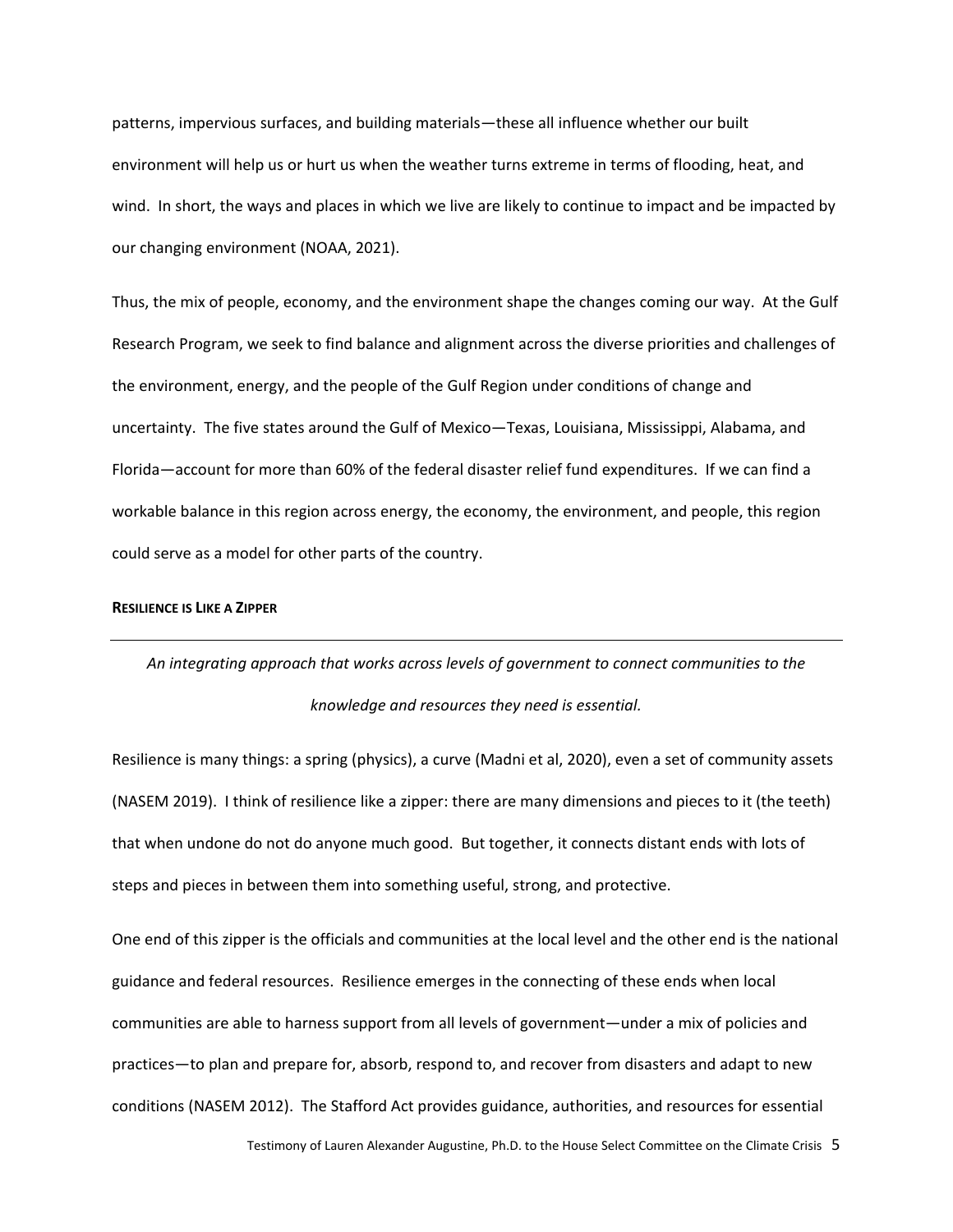support functions in responding to a disaster, but this focus on post-disaster funding may inadvertently contribute to the chronic underfunding and inadequate investments in local and state authorities for preparedness and adaptation (Hill, 2022). So, another function of the zipper is to connect post-disaster resources with those related to planning, mitigation, and adaptation.

The Gulf of Mexico region provides excellent examples for how this kind of resilience zipper can work. The Gulf Research Program (GRP) was created with an endowment from the criminal penalties from the Deepwater Horizon oil spill, and our charge is to use science, engineering, and medicine to enhance offshore energy safety, environmental protection, and community health and resilience to benefit the people of the Gulf. Our role is like the slider and the pull on a zipper; the environment, energy, and climate dimensions, as well as the data and resources associated with them, are like the teeth; the top end has the federal resources and authorities; and the base and the foundation of the zipper, is the local communities. The GRP, specifically, and science, more generally, can help interpret and translate data; connect the federal family of resources with local priorities; and build capacity in the region for local solutions to address the issues related to offshore energy, the environment, and the people.

**Data and information**. If the IPCC Working Group II Report tells us anything, it is that a strong scientific evidence base supports their dire warnings and predictions. Sometimes, it is hard to know what to do with data in the contexts of smaller geographies, regional dynamics, or resource-constrained decision making. Organizations like the GRP can be very helpful in working with local entities to interpret, translate, and apply data. Let's take sea-level rise in the Gulf of Mexico region: later this century, changes in sea level relative to the land will be a significant factor affecting coastal ecosystems and communities in the Gulf. More reliable projections of relative sea-level rise are needed for naturalresource management, restoration, and ensuring the resilience of Gulf communities (NASEM 2018). The GRP works at the regional scale to interpret, translate, and describe sea level variation and rise specifically within the Gulf of Mexico. Ultimately, the GRP's work will apply this understanding to more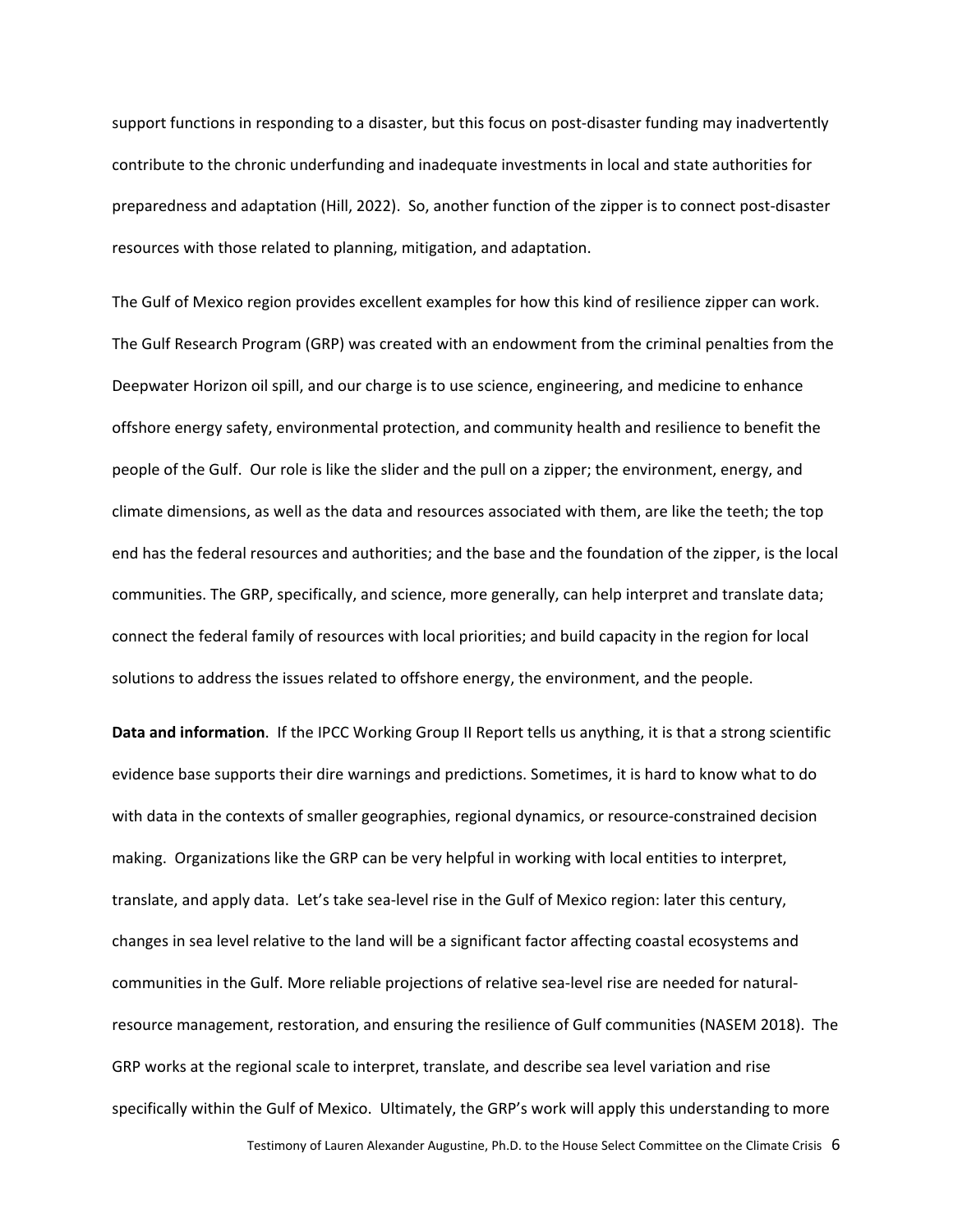reliable forecast models and projections, making the science and data more relevant and useful to local and regional decision makers.

**Federal agencies as a resource**. The federal agencies provide structure, guidance, and yes, sometimes limitations, to local activities related to building equity and resilience. The GRP will connect and facilitate the best and the most helpful elements of federal resources to local resilience efforts. For example, through the GRP regional sea-level rise work, we require our partners to work with the National Aeronautics and Space Administration (NASA) [Sea Level Change Team](https://sealevel.nasa.gov/) or NOAA's [Center for](https://oceanservice.noaa.gov/annualreport/2020/coops.html#:%7E:text=NOAA)  [Operational Oceanographic Products and Services](https://oceanservice.noaa.gov/annualreport/2020/coops.html#:%7E:text=NOAA) (CO-OPS) to capitalize on those federal programs' deep datasets, responsibilities, and institutional knowledge for more accurate regional sea level predictions. To ensure that the base of the zipper is included, the GRP further requires these models, projections, and information products to be useful to end-users, including decision-makers, naturalresource managers, and state and local entities. Other federal agencies are also resources to the Gulf, given the billions of dollars the region receives in disaster funds each year, plus the substantial flood protection and navigation infrastructure in the region. In November 2021, the same day President Biden signed the Bipartisan Infrastructure Investment and Jobs Act into law, the GRP held a "serious game" [workshop](https://www.nationalacademies.org/our-work/investing-in-resilient-infrastructure-in-the-gulf-of-mexico-a-workshop#:%7E:text=The%20Gulf%20Research%20Program%20hosted,from%20infrastructure%20in%20the%20Gulf.) on [federal infrastructure investments](https://youtu.be/A3oFKa2-3pg) in the Gulf of Mexico region for Gulf-based experts and federal agencies. It was viewed as highly successful, and we plan to rerun the "serious game" in the Gulf region this spring.

The more we all can connect the resources and authorities of the federal agencies with the needs, expertise, and capacity at the regional and local scales, the easier it will be to bend the climate arc toward equity and resilience.

### **THE FIERCE URGENCY OF NOW**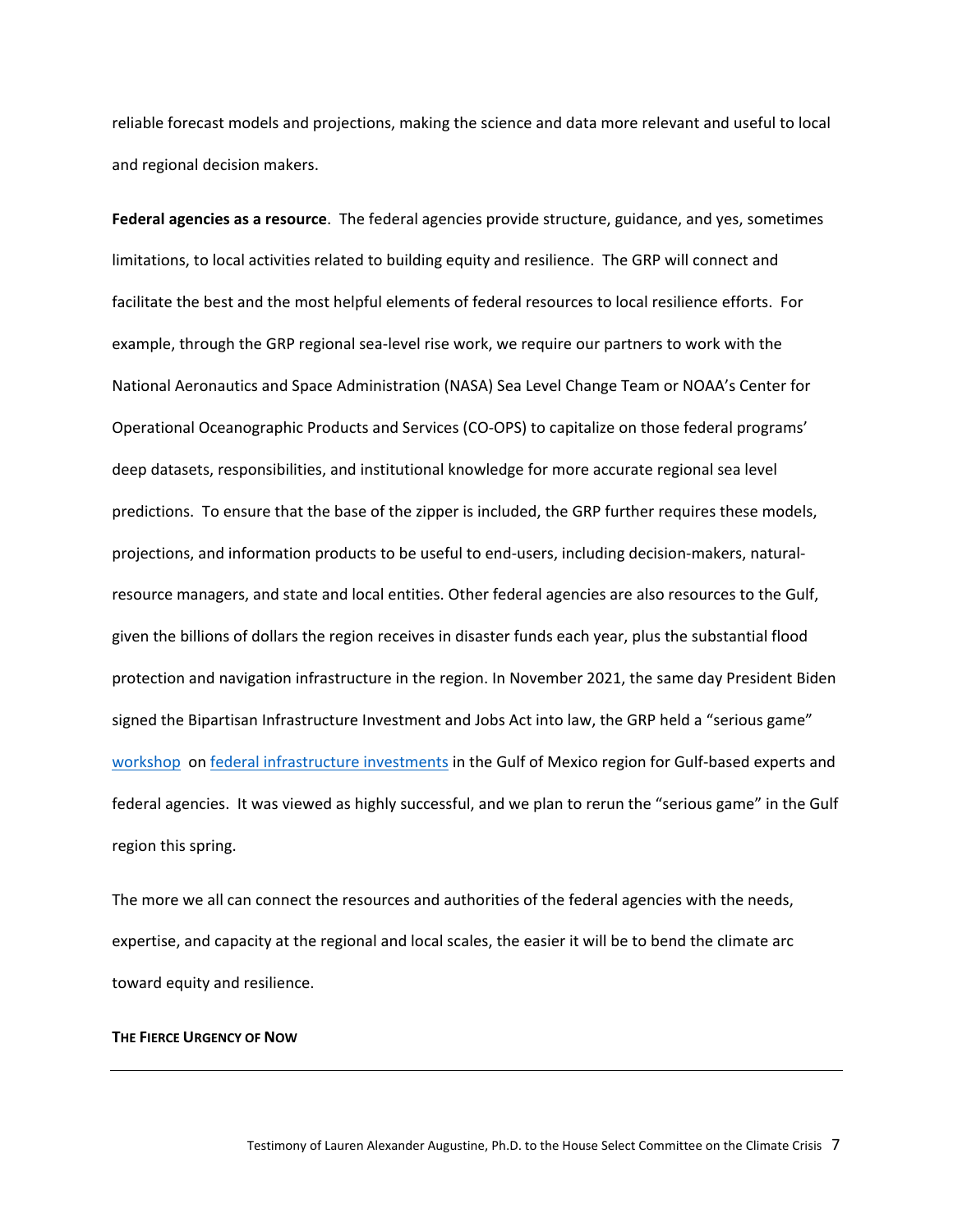## *We have a window of opportunity to make investments today that will create a more prosperous, healthy, and equitable future for all Americans.*

Dr. Martin Luther King, Jr. spoke of the "fierce urgency of now" in his famous "I Have a Dream" speech; in his Nobel Peace Prize acceptance speech he added, "… Our very survival depends on our ability to … adjust to new ideas, to remain vigilant and to face the challenge of change." When we talk about climate, equity and resilience, Dr. King's words from a generation ago ring prophetic now. The climate is changing, and the future looks grim and the challenges are mounting. The IPCC report warns that our window of time to act is closing, but it is still open. The time to act is now. The generations of the future depend on our actions today, and they will know what we knew, when we knew it, and how we chose to act.

The good thing is that we are positioned to start this work: we have information, resources, and motivation to make sure we avoid the worst of the predicted changes. The scientific community has generated rich data that describe and explain how physical and natural environments are changing, economic and other forces that drive those changes, and consequences of those changes. Models exist to help us understand how dynamics shift in future scenarios under different conditions. Social scientists have quantified ways that social inequity is entrenched in many of our laws, policies, and allocation of resources. They have given voice and an evidence base to the acute vulnerabilities faced by the elderly, poor, ethnic and racial minorities, and disenfranchised people in communities around the country and around the world. Federal, state, and local governments are embarking on long and sometimes uncomfortable investigations into how their policies affect people unevenly, as some policies can benefit one set of people, have no effect some, and can even bring harm to others. Reports like the IPCC Working Group II Report, the National Academies' reports on Urban Flooding (NASEM 2019) or Community Resilience (NASEM 2019), and numerous peer reviewed journal articles help frame these issues in a holistic, connected way. We cannot say we do not know.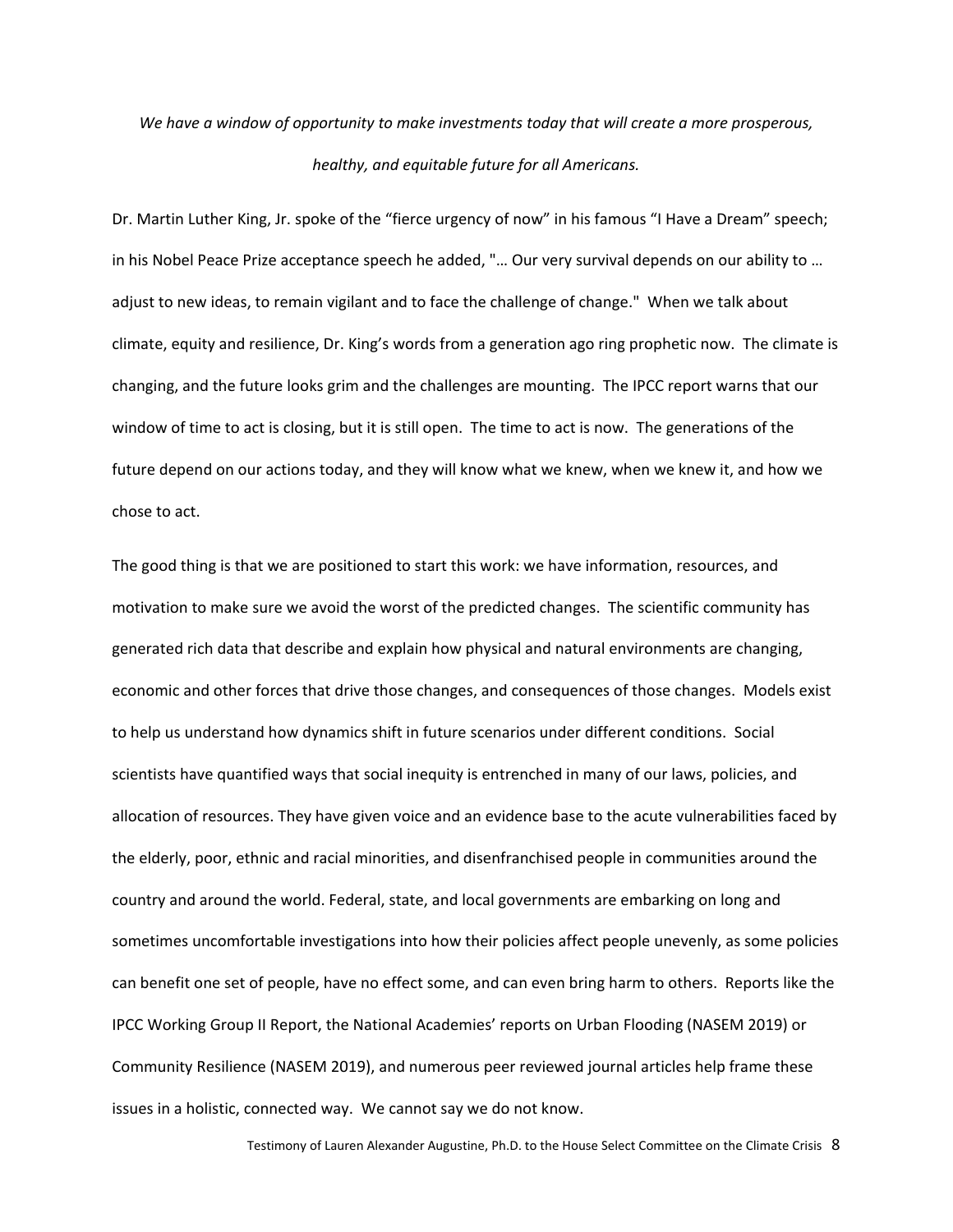The key is to start with the fierce urgency of now. The Gulf region is a good place to start. The Gulf of Mexico region faces acute and costly risks, sea-level rise, climate change that produces more intense hurricanes, and aging or abandoned infrastructure both on- and off-shore. The communities most at risk are those that are least equipped to withstand the current and future challenges they face. With the bipartisan Infrastructure Investment and Jobs Act, we have the promise of a once-in-a-generation infusion of funds to improve critical infrastructure. These funds are designed to reach communities through existing federal programs, layered with the Justice40 Initiative to ensure that 40 percent of these funds benefit disadvantaged communities that have been historically marginalized<sup>[4](#page-8-0)</sup>. Examples of funds that could be used to make a real difference in how communities approach climate risks include: HUD's Community Development Block Grants (CDBG) series; FEMA's Hazard Mitigation Grants and Building Resilient Infrastructure and Communities programs; Army Corps of Engineers' Climate Preparedness; NOAA's coastal resilience programs, and many others. The GRP aims to work in a small number of pilot communities around the Gulf region to connect the local capacity, expertise, and priorities; scientific information; and federal resources to build equitable and resilient infrastructure for communities to withstand and thrive in the face of climate change. GRP brings expertise in physical sciences, engineering, environment, health, and social justice and acts as a neutral convener. As such, we engage communities, facilitate plans, and work with federal agencies and local communities together to build resilience, support the economy, reduce inequities to withstand expected effects from climate change.

The past few years have previewed what living with climate change could be, and it portends a difficult and expensive future. Billion dollar price tags have accompanied fires in the west, a crippling ice storm in Texas, deadly heat in the Pacific Northwest, and, of course, record hurricane seasons, all while the

<span id="page-8-0"></span><sup>4</sup> On January 27, 2021, President Biden signed Executive Order (EO) 14008, *Tackling the Climate Crisis at Home and Abroad*, creating the government-wide Justice40 Initiative.